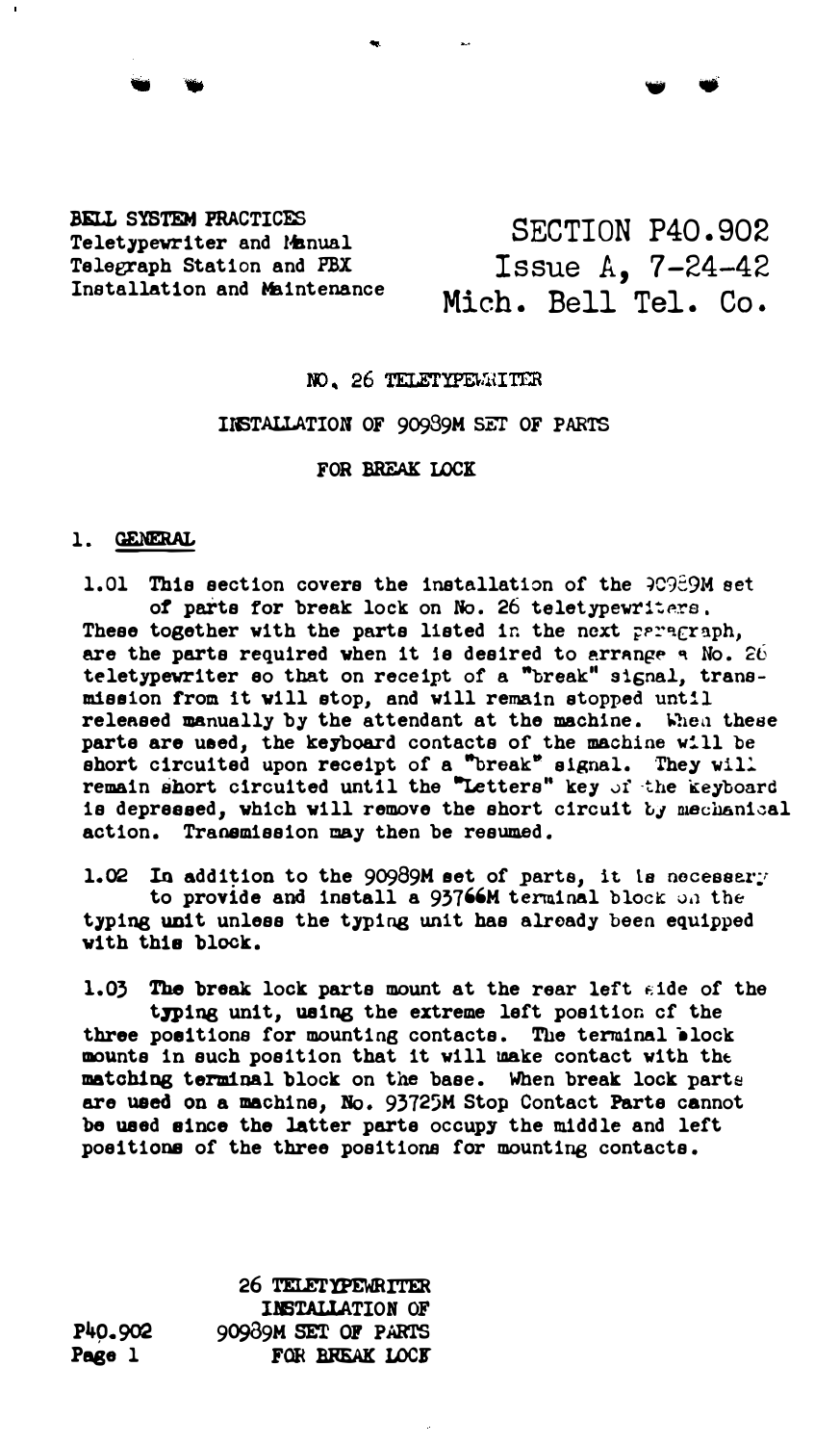Page 2

### 2. ISTALLATION

Typing Unit

- 2.01 Remove truing unit from base.
- 2.02 Release carriage and remove draw band from drum.
- 2.03 Remove bushing nut at lower end of function pawl pivot.
- 2.04 Install 90561 function pawl and replace bushing mut. Add lock mut.
- 2.05 Install 90615 function pawl spring between function pawl and spring post.
- 2.06 Remove signal bell.
- 2.07 Mount 90977 contact lever latch to 90978 latch bracket using the 86216 screw.
- 2.08 Install the 7603 spring between the latch and the latch bracket.

2.09 Install the latch bracket assembly on the lever plate of the rear casting using the 1162 screws, 3640 lock vashers, and 103-27 washers.

2.10 Remove carriage return lever latch mounting post assembly and spring post adjacent to the post. Unhook 4 springs.

- 2.11 Replace signal bell and draw band. Attach 90615 spring to 90611 function pawl latch.
- 2.12 Install 90611 function pawl latch at lower level of function pawl latch pileup.
- 2.13 Replace springs and post and carriage return lever mounting post assembly and adjust latter.
- 2.14 Install contact bracket assembly using screws and #2191 lockwashers furnished.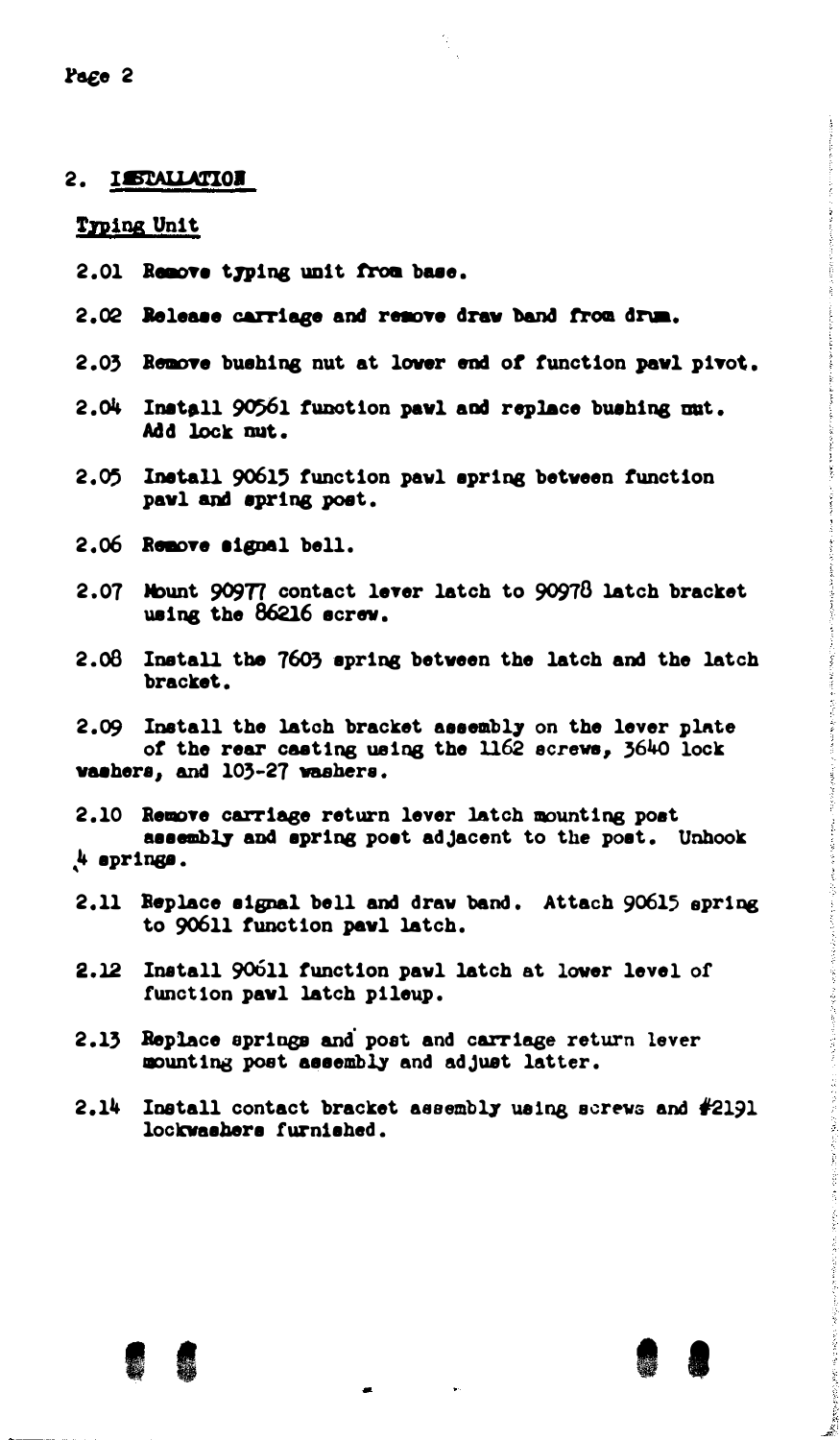2.15 Install 90015 spring between latch and spring post.

**- -**

2.16 Install 93766 terminal block on casting and connect 90895 cable between contacts and terminal block in accordance with wiring information given in the applicable P91 section.

2.17 Adjust mechanism in accordance with Section P40,610.

Keyboard

2.18 Insert the 7o803 screw in 90979 release lever and insert release lever through slot in vertical rear portion of casting and position release lever on letters key lever.

2.19 Tighten screw to hold release lever in position tbrough hole in bottom of base plate, but do not clamp.

2,20 Beplace typing unit on base and adjuat position of release lever on the "Letters" key lever in accordance with adjusting information in Section P40.620.

2.21 Tighten release lever clamping screw.

P40.902 Page 3 3 Pages 26 TELETTEMBITER 9()9S9 M SET OF PABTS INSTALLATION OF FOR BREAK LOCK

 $\mathbf{I}$